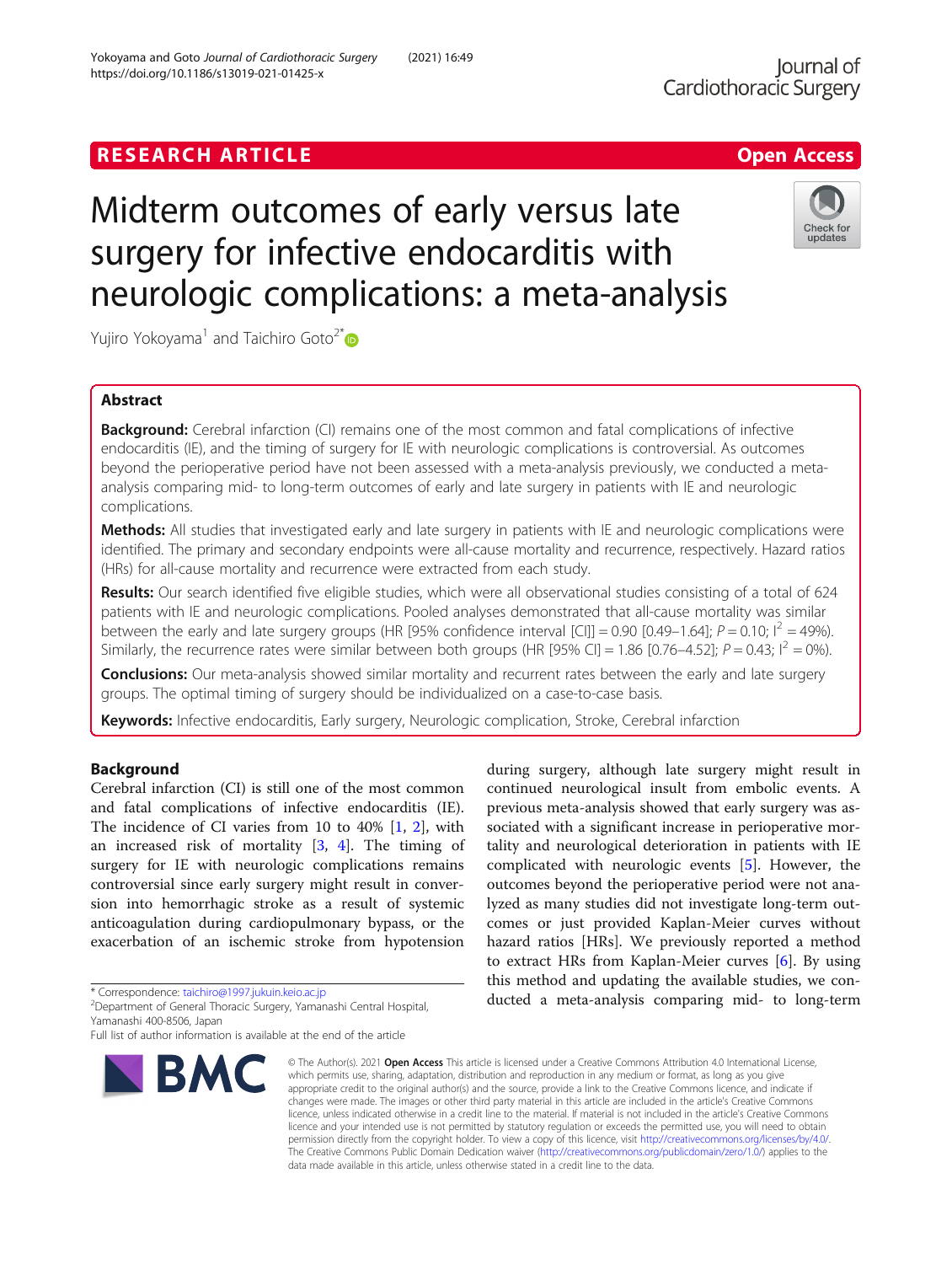<span id="page-1-0"></span>outcomes of early and late surgery in patients with IE complicated with neurologic events.

#### Methods

All studies that investigated early and late surgery in patients with IE and neurologic complications were identified using a two-level strategy. First, databases including MEDLINE and EMBASE were searched on July 27, 2020, using Web-based search engines (PubMed and OVID). Second, relevant studies were identified through a manual search of secondary sources, including references of initially identified articles, reviews, and commentaries. All references were downloaded for consolidation, elimination of duplicates, and further analyses. Search terms included "endocarditis," "early or timing," and "surgery or surgical." We did not apply language limitations. Two independent and blinded authors (Y.Y. and T.G.) reviewed the search results separately to select the studies based on present inclusion and exclusion criteria. Disagreements were resolved by means of a consensus-based discussion.

The included studies met the following criteria: the study was a randomized controlled trial or an observational study, the study population consisted of patients with IE and neurologic complications including CI or intracranial hemorrhage, the enrolled patients were assigned to the early surgery group and the late surgery group, and the outcomes included all-cause mortality with more than 6 months of follow-up. The definitions of early and late surgery were according to each study.

The primary endpoint was all-cause mortality, and the secondary endpoint was recurrence. The review was conducted according to the Preferred Reporting Items for Systematic Reviews and Meta-Analyses statement standards [[7\]](#page-5-0). HRs for all-cause mortality and recurrence were extracted from each study. The adjusted HR was extracted if available. If the HR was not described in a study, then the HR was calculated from the Kaplan-Meier curve if available using the "HR-calculation spreadsheet" developed by Tierney et al. [\[8](#page-5-0)] based on standard statistical methods reported by Palmar et al. [\[9](#page-5-0)] and Williamson et al. [\[10\]](#page-5-0). If a Kaplan-Meier curve was not provided in a study, then the risk ratio was

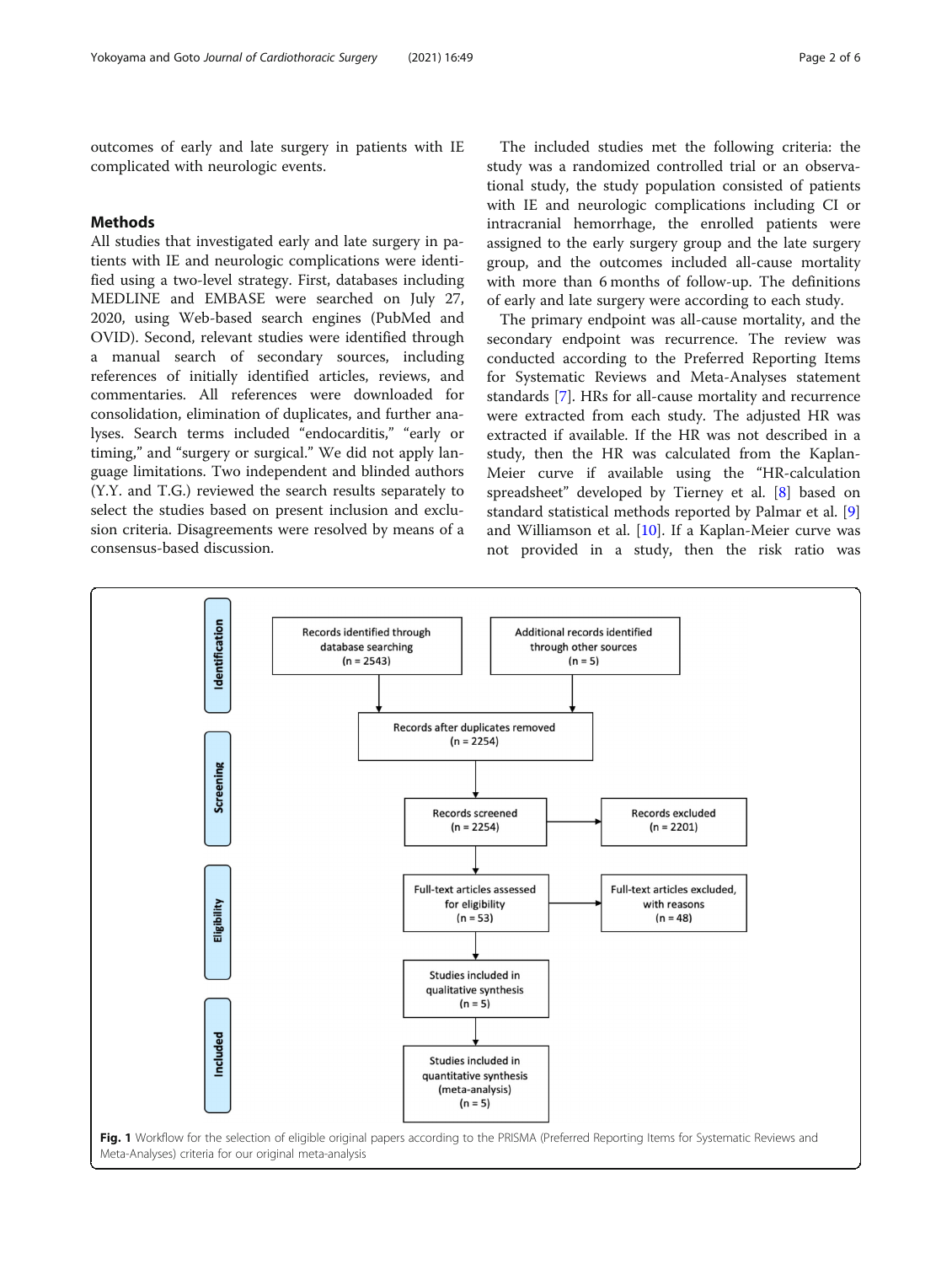| Author                       | Year        | Follow-up (months)  |                      | Definition of early surgery Mean or median time to surgery (day) Patients (n) Early (n) Late (n) |                         |                |                     |     |
|------------------------------|-------------|---------------------|----------------------|--------------------------------------------------------------------------------------------------|-------------------------|----------------|---------------------|-----|
|                              |             |                     | Early                | Early                                                                                            | Late                    |                |                     |     |
| <b>Thuny</b> [13]            | 2009        | 6                   | < 7 days             | 3                                                                                                | 19                      | 241            | 95                  | 146 |
| Kim [14]                     | 2011        | 62                  | $<$ 14 days          | 3                                                                                                | 20                      | 56             | 34                  | 22  |
| Barsic [15]                  | 2012        | 12                  | < 7 days             | <b>NA</b>                                                                                        | <b>NA</b>               | 56             | 34                  | 22  |
| Oh [16]                      | 2016        | 51                  | < 7 days             | $\overline{4}$                                                                                   | 17                      | 39             | 20                  | 19  |
| Samura [17]                  | 2019        | 60                  | $<$ 3 days           |                                                                                                  | 16                      | 90             | 45                  | 45  |
| Age, median or mean $\pm$ SD |             | Female (%)          |                      | Diabetes (%)                                                                                     |                         | CHF (%)        |                     |     |
| Early                        | Late        | Early               | Late                 | Early                                                                                            | Late                    | Early          | Late                |     |
| $53 \pm 16$                  | $58 \pm 15$ | 27                  | 21                   | 10                                                                                               | 15                      | 46             | 40                  |     |
| $44 \pm 14$                  | $40 \pm 16$ | 32                  | 36                   | 9                                                                                                | 14                      | <b>NA</b>      | <b>NA</b>           |     |
| 53                           | 57          | 31                  | 32                   | 24                                                                                               | 17                      | <b>NA</b>      | <b>NA</b>           |     |
| $53 \pm 15$                  | $45 \pm 15$ | 25                  | 42                   | 10                                                                                               | 5                       | 50             | 42                  |     |
| 64                           | 65          | 44                  | 36                   | 24                                                                                               | 36                      | <b>NA</b>      | <b>NA</b>           |     |
| Valve involved               |             |                     | Prosthetic valve (%) |                                                                                                  | Cerebral hemorrhage (%) |                |                     |     |
| Early                        |             | Late                |                      | Early                                                                                            | Late                    | Early          | Late                |     |
| A-64%, M-53%, B-19%          |             | M-70%, B-50%, T-22% |                      | 21                                                                                               | 31                      | $\overline{2}$ | 5                   |     |
| A-35%, M-53%, B-12%          |             | A-27%, M-55%, B-18% |                      | 3                                                                                                | 27                      | 14             | 41                  |     |
| A-60%, M-43%                 |             | A-48%, M-58%        |                      | 22                                                                                               | 23                      | <b>NA</b>      | <b>NA</b>           |     |
| A-55%, M-55%, T-5%           |             | A-47%, M-79%        |                      | 45                                                                                               | 37                      | 20             | 32                  |     |
| A-45%, M-71%                 |             | A-45%, M-64%        |                      | 19                                                                                               | 21                      | $\circ$        | $\mathsf{O}\xspace$ |     |

<span id="page-2-0"></span>Table 1 Summary of included studies

A Aortic valve, B Aortic and mitral valves, CHF Congestive heart failure, M Mitral valve, NA Not available, T Tricuspid valve



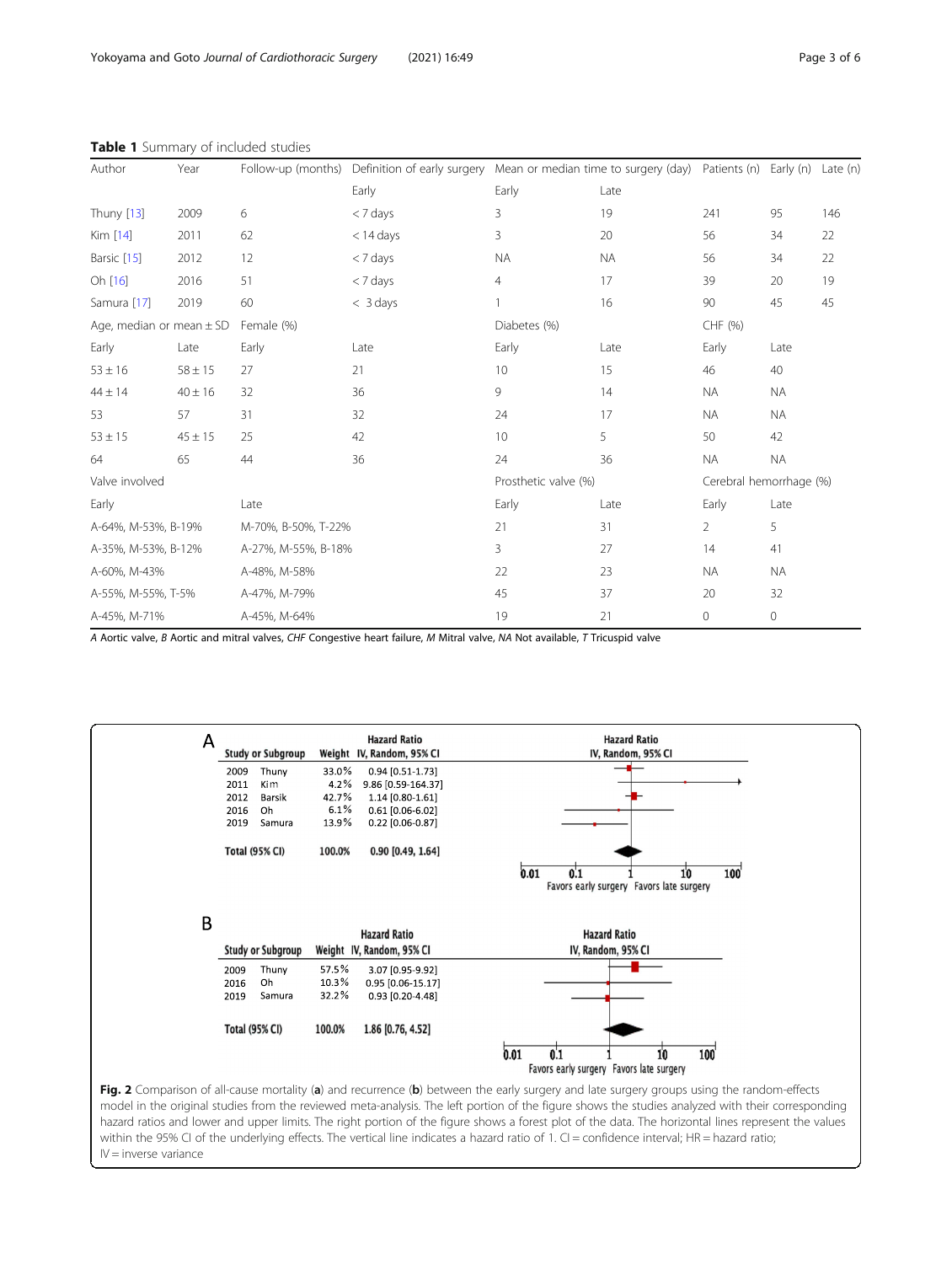<span id="page-3-0"></span>calculated from the event number and the patient number. Review Manager (RevMan) Version 5.3 (Nordic Cochrane Centre, the Cochrane Collaboration, 2012, Copenhagen, Denmark) was used to combine HRs in the random-effects model. The random-effects model was used in each outcome regardless of the heterogeneity among studies as it allowed for a more conservative assessment of the pooled effect size. ProMeta 3 software (<https://idostatistics.com/prometa3/>) was used to perform sensitivity analyses and examine funnel-plot asymmetry. Funnel-plot asymmetry suggesting publication bias was assessed mathematically using Egger's linear-regression test [\[11\]](#page-5-0). Significant heterogeneity was considered to be present when the  $I^2$  index was over 50% or the P for heterogeneity was <.05. Sensitivity analyses were performed by eliminating one study at a time to confirm that our findings were not derived from any single study [[12](#page-5-0)].

### Results

Our search identified five eligible studies [[13](#page-5-0)–[17\]](#page-5-0), which were all observational studies consisting of a total of 624 patients with IE complicated with neurologic events assigned to the early surgery  $(n = 252)$  or late surgery groups  $(n = 372)$  (Fig. [1\)](#page-1-0). The study profile and patient characteristics are summarized in Table [1.](#page-2-0)

Pooled analyses demonstrated that all-cause mortality was similar between the early and late surgery groups (HR [95% confidence interval [CI]] = 0.90 [0.49–1.64];

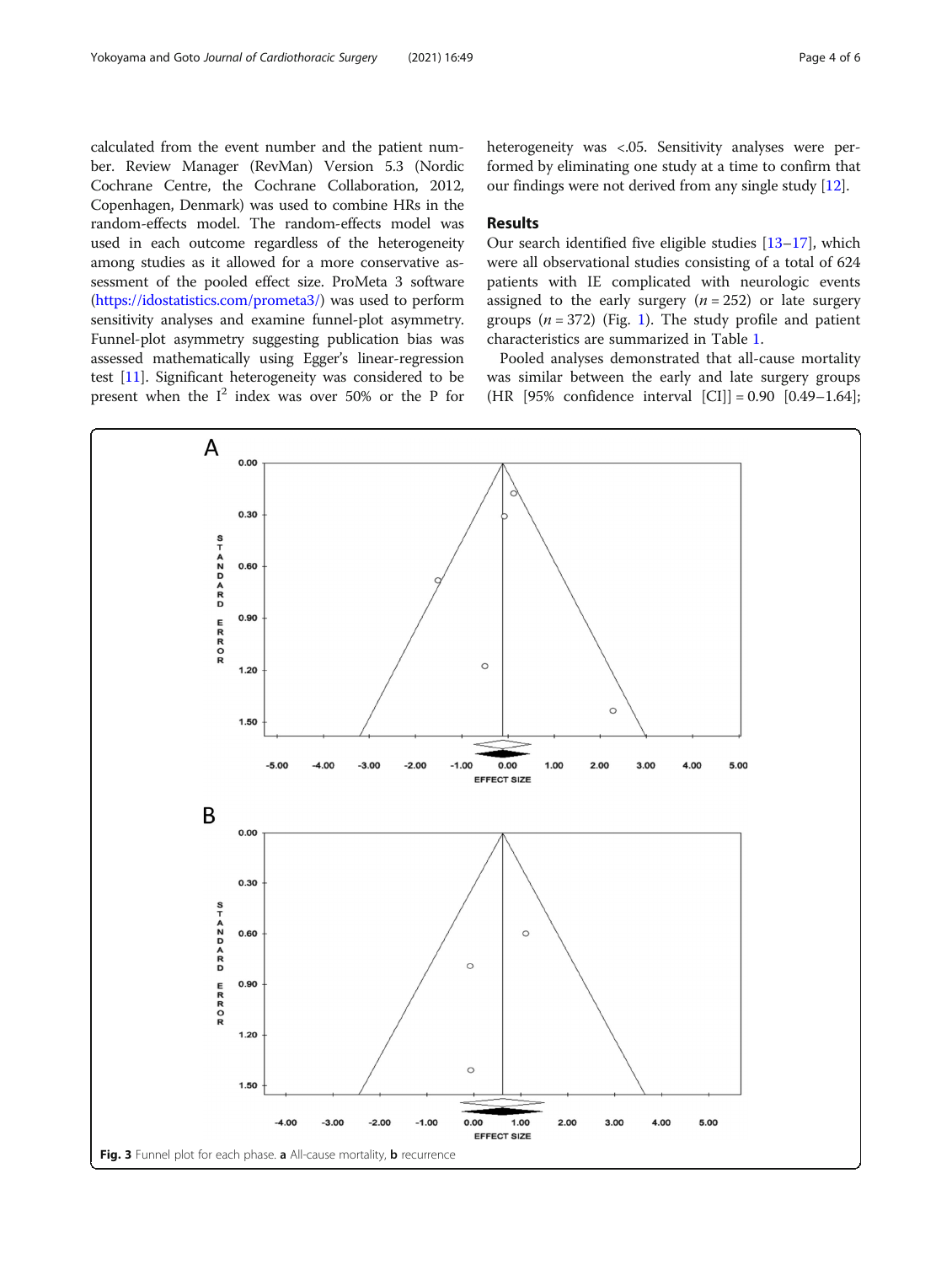$P = 0.10$ ;  $I^2 = 49\%$  $I^2 = 49\%$  $I^2 = 49\%$ ) (Fig. 2a). Likewise, the recurrence rates were similar in both groups  $(HR [95\% CI] = 1.86$  $[0.76-4.52]$ ;  $P = 0.43$ ;  $I^2 = 0\%$ ) (Fig. [2b](#page-2-0)).

Publication bias was assessed using funnel plots (Fig. [3](#page-3-0)), which showed no evidence of publication bias in the analyses of all-cause mortality and recurrence, respectively ( $P = 0.75$ , 0.51). In terms of sensitivity analyses (Fig. 4), eliminating any single study did not change the primary results (pooling all the studies) of both all-cause mortality and recurrence.

### **Discussion**

This meta-analysis demonstrated that early and late surgery in patients with IE complicated with CI were associated with similar rates of all-cause mortality and recurrence. IE remains a major illness with a high mortality secondary to complications including congestive heart failure and neurologic events [[18](#page-5-0), [19](#page-5-0)]. Current guidelines recommend early surgery when specific parameters are met, such as recurrent emboli or large vegetation [\[20,](#page-5-0) [21](#page-5-0)]. A previous meta-analysis demonstrated that early surgery was associated with significant reduction in all-cause mortality in patients with IE  $[22]$  $[22]$  $[22]$ . However, early surgery might have an opposite effect after IE is complicated with neurologic events, since anticoagulation during cardiopulmonary bypass can turn an ischemic stroke into a hemorrhagic stroke, or exacerbate a stroke due to hypotension during operation. Current guidelines recommend delaying surgery for 3 to 4 weeks in IE patients with major or hemorrhagic stroke [\[23,](#page-5-0) [24](#page-5-0)]. Similarly, a recent meta-analysis showed that early surgery was associated with increased mortality and neurological exacerbation in patients with hemorrhagic stroke as well as ischemic stroke [\[5](#page-5-0)]. However, they were unable to analyze the outcomes beyond the perioperative period owing to scarcity of data on mid- to long-term outcomes.



This is the first meta-analysis comparing the outcomes beyond the perioperative period between early and late surgery in patients with IE complicated with CI. Although previous meta-analyses demonstrated worse perioperative mortality with early surgery than that with late surgery [\[5](#page-5-0), [22\]](#page-5-0), our results showed similar mortality and recurrence rates. Furthermore, leave-one-out sensitivity analysis showed that eliminating any one of those studies did not change the outcomes, suggesting that our findings were not derived from any single study. This could be attributed to the fact that 40–60% of patients with IE develop heart failure because of structural damage [\[25](#page-5-0), [26\]](#page-5-0), and early surgery might prevent the development of heart failure caused by progressive regurgitation [\[27](#page-5-0)]. Therefore, although early surgery might increase preoperative mortality and neurologic complications in patients with IE complicated with neurologic events [[5\]](#page-5-0), it might have a positive effect on long-term outcomes by preserving cardiac function.

Our analysis has several limitations. First, our study comprised observational studies and is therefore subject to possible selection bias. Second, we did not analyze perioperative outcomes, since a previous meta-analysis including 27 observational studies [\[5](#page-5-0)] was conducted and the perioperative outcomes were thoroughly analyzed. Although they could not analyze the outcomes beyond the perioperative period, we were able to analyze them by extracting the HR from the Kaplan-Meier curve [[6\]](#page-5-0). Third, the definition of early surgery varied among the studies, ranging from 3 to 14 days. Finally, there might be survivor bias in the late surgery group, and we could not assess how many patients died while waiting for the surgery.

#### Conclusions

Our meta-analysis showed similar mortality and recurrent rates between early and late surgery in patients with IE complicated with neurologic events. The optimal timing of surgery should be individualized on a case-to-case basis. Further trials with long-term outcomes are warranted.

#### Abbreviations

CI: Cerebral infarction; IE: Infective endocarditis; HR: Hazard ratio

#### Acknowledgments None.

#### Authors' contributions

YY wrote the paper. YY and TG collected data. TG reviewed the paper. The authors read and approved the final manuscript.

#### Funding

None.

Availability of data and materials Not applicable.